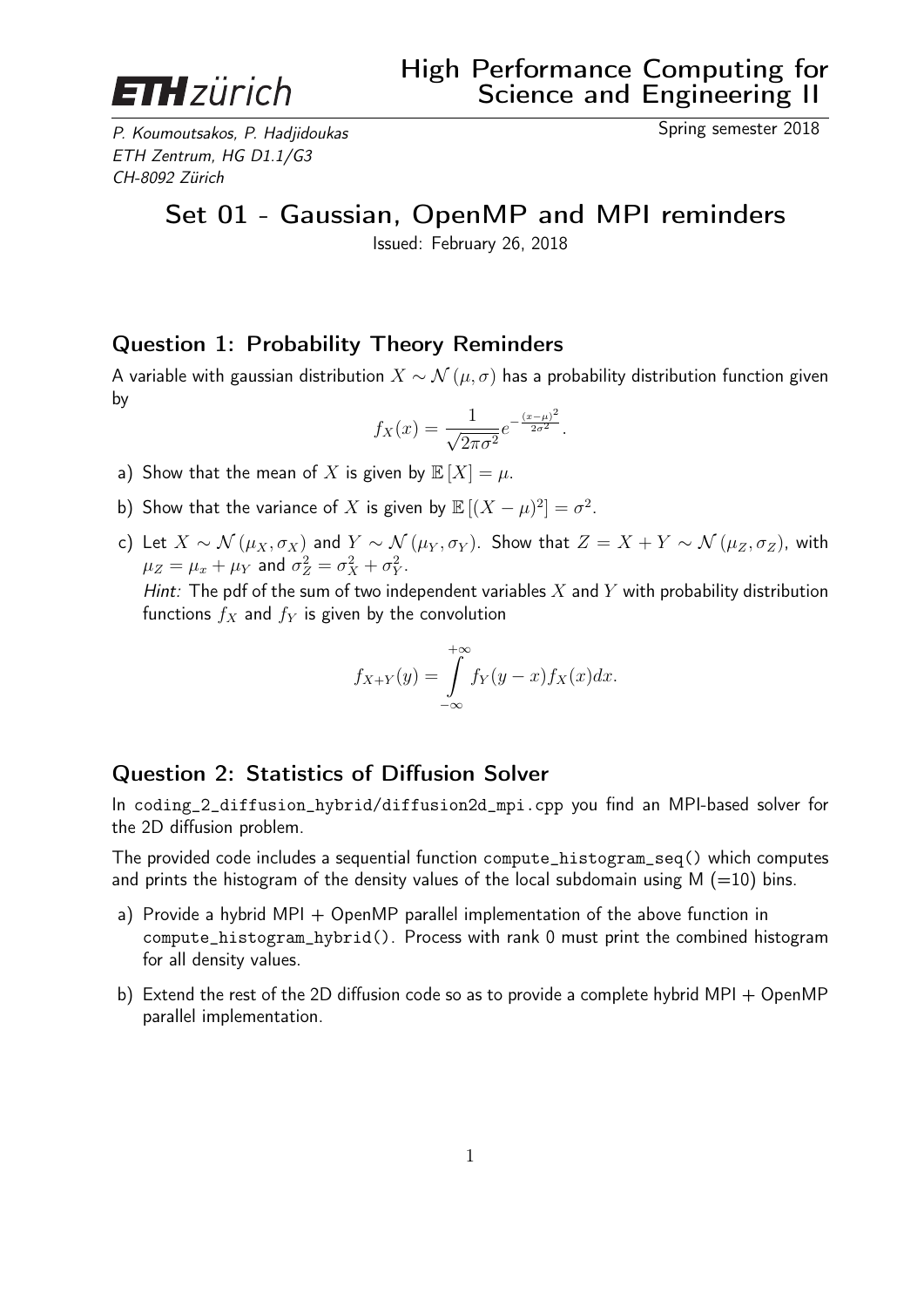Write your solution in coding\_2\_diffusion\_hybrid/diffusion2d\_hybrid.cpp and adapt the Makefile in the same folder to compile your program using make.

## Question 3: Monte Carlo and OpenMP recap

a) Posterior calculation

In Bayesian uncertainty quantification, we are interested in *posterior distributions* of model parameters:

$$
f(\beta \mid \mathcal{D}) = \frac{f(\mathcal{D} \mid \beta) f(\beta)}{\int_{\Omega_{\beta}} f(\mathcal{D} \mid \beta) f(\beta) d\beta},\tag{1}
$$

where  $D$  denotes a set of observed data, and  $\beta$  model parameters, To use the Bayesian formula, the denominator integral needs to be evaluated, which is in most cases analytically intractable.

Your task is to study and implement the following integration methods, and evaluate the approximation to following integral:

$$
\int_{a}^{b} f(x) \mathrm{d}x. \tag{2}
$$

Test the methods on these functions:

- $f(x) = -(x-1)(x+1)^2, x \in [-1,1]$
- $f(x) = -\exp(-x), x \in [0, \infty]$
- i) Trapezoidal integration

$$
\int_{a}^{b} f(x)x \approx h\left(\frac{1}{2}f(x_0) + f(x_1) + \ldots + f(x_{N-1}) + \frac{1}{2}f(x_N)\right),\tag{3}
$$

$$
h = \frac{b-a}{N}, x_i = a + ih, i = 0...N,
$$
\n(4)

where N is the number of intervals we divide the  $(b, a)$  into. Tasks:

- 1) Implement the serial version of the method, and verify your code by comparing the results with those of the analytical solutions.
- 2) Parallelize using OpenMP and report the speedup.
- ii) Monte Carlo integration

Instead of implementing a grid based approach, we use the following idea: suppose  $X \sim Unif(a, b)$ . Then:

$$
\mu_f = \mathbb{E}[f] = \frac{1}{b-a} \int_a^b f(x) dx \to \int_a^b f(x) dx = (b-a)\mu_f \tag{5}
$$

An unbiased estimator for the mean is:

$$
\hat{\mu}_f = \frac{1}{N} \sum_{i=1}^n f(x_i) \to \int_a^b f(x) dx \approx (b-a)\hat{\mu}_f,
$$
\n(6)

where  $\{x_i\}$  are independent realizations of the random variable X.

1) Is the estimator of the integral unbiased?